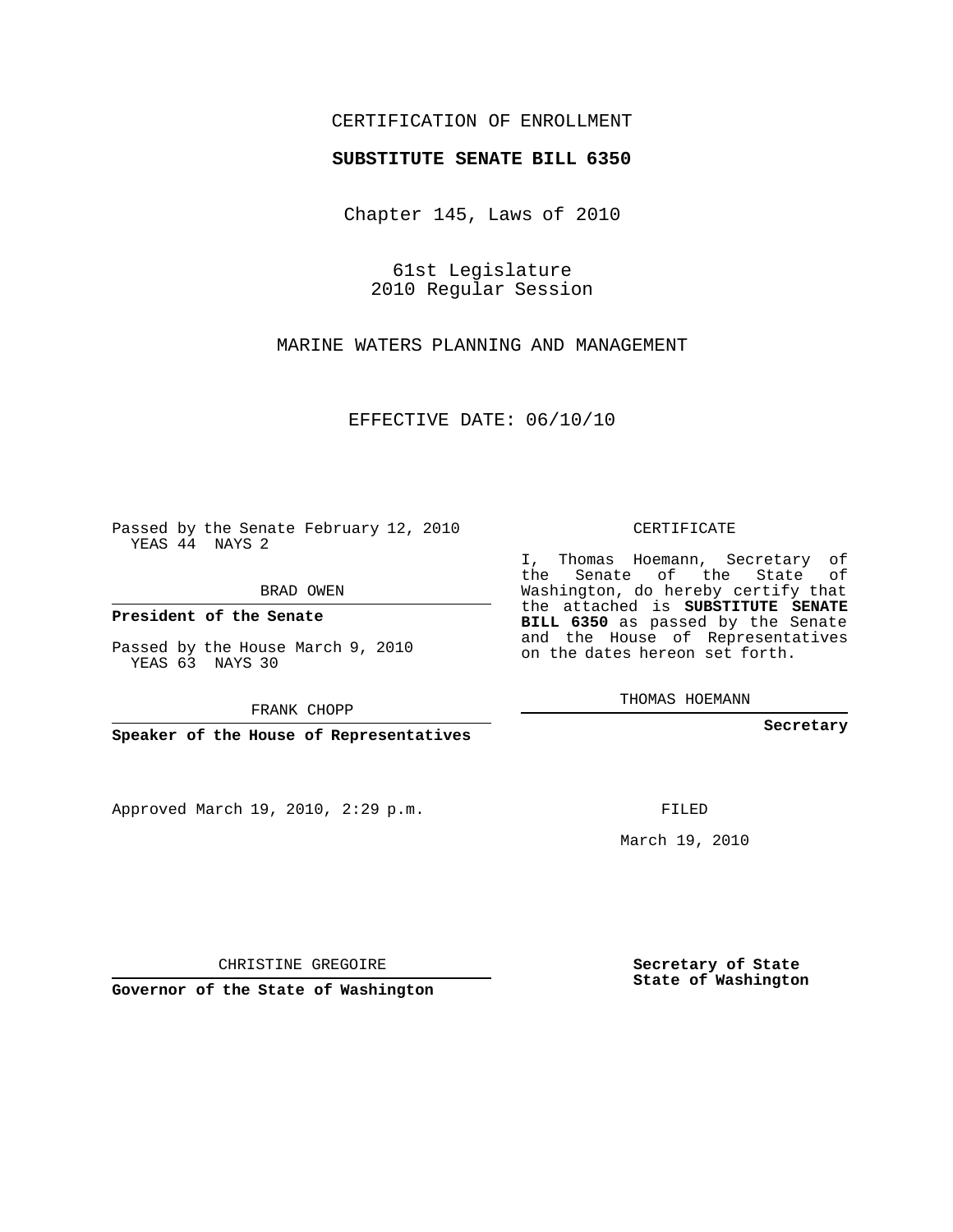## **SUBSTITUTE SENATE BILL 6350** \_\_\_\_\_\_\_\_\_\_\_\_\_\_\_\_\_\_\_\_\_\_\_\_\_\_\_\_\_\_\_\_\_\_\_\_\_\_\_\_\_\_\_\_\_

\_\_\_\_\_\_\_\_\_\_\_\_\_\_\_\_\_\_\_\_\_\_\_\_\_\_\_\_\_\_\_\_\_\_\_\_\_\_\_\_\_\_\_\_\_

Passed Legislature - 2010 Regular Session

## **State of Washington 61st Legislature 2010 Regular Session**

**By** Senate Natural Resources, Ocean & Recreation (originally sponsored by Senators Ranker, Hargrove, Jacobsen, Rockefeller, Swecker, Marr, Fraser, Murray, and Kline)

READ FIRST TIME 02/04/10.

 AN ACT Relating to marine waters planning and management, including marine spatial planning; reenacting and amending RCW 43.84.092; adding a new section to chapter 43.21F RCW; adding a new chapter to Title 43 RCW; and providing an expiration date.

BE IT ENACTED BY THE LEGISLATURE OF THE STATE OF WASHINGTON:

NEW SECTION. **Sec. 1.** (1) The legislature finds that:

 (a) Native American tribes have depended on the state's marine waters and its resources for countless generations and continue to do so for cultural, spiritual, economic, and subsistence purposes.

 (b) The state has long demonstrated a strong commitment to protecting the state's marine waters, which are abundant in natural resources, contain a treasure of biological diversity, and are a source of multiple uses by the public supporting the economies of nearby communities as well as the entire state. These multiple uses include, but are not limited to: Marine-based industries and activities such as cargo, fuel, and passenger transportation; commercial, recreational, and tribal fishing; shellfish aquaculture; telecommunications and energy infrastructure; seafood processing; tourism; scientific research; and many related goods and services. These multiple uses as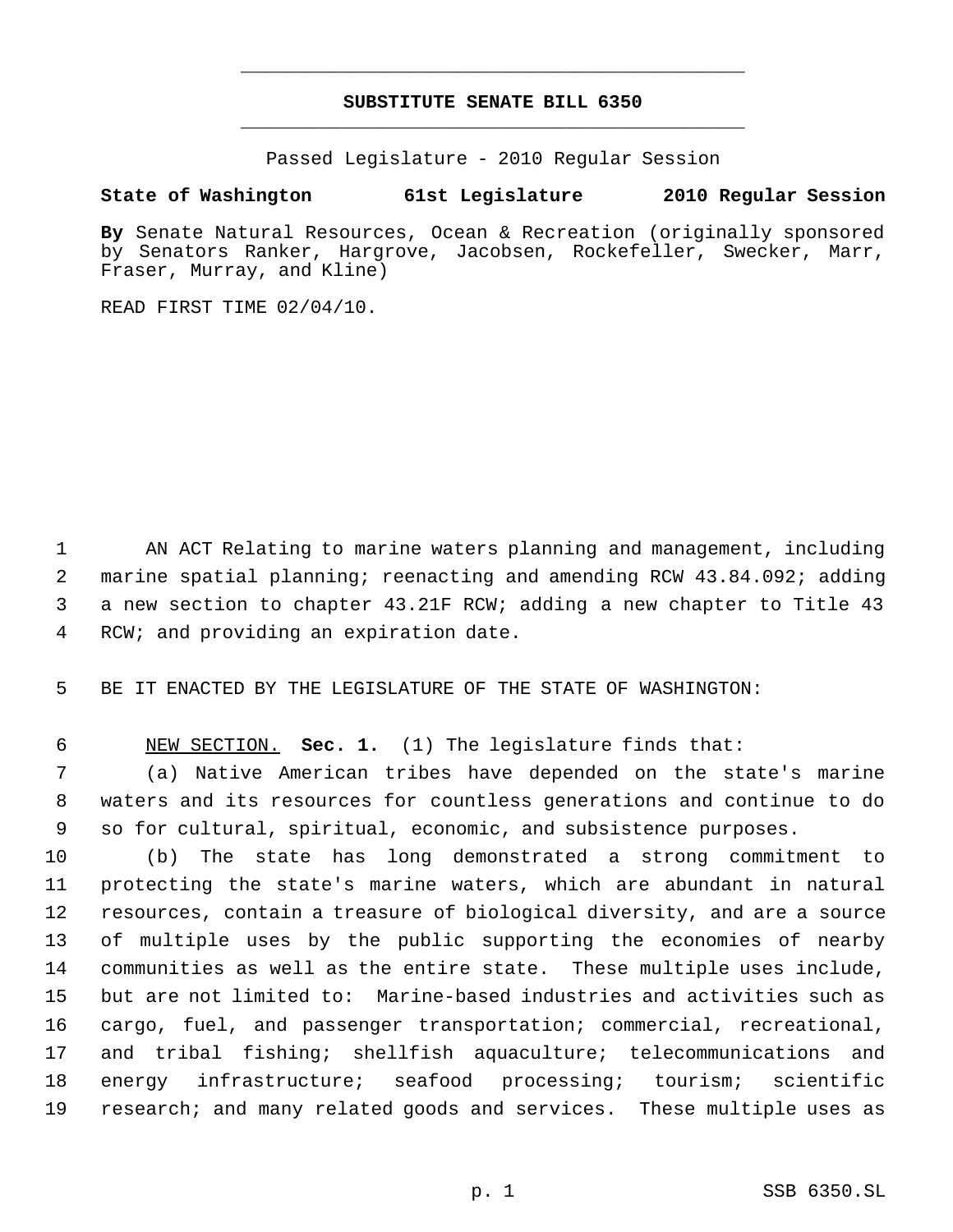well as new emerging uses, such as renewable ocean energy, constitute a management challenge for sustaining resources and coordinating state decision making in a proactive, comprehensive and ecosystem-based manner.

 (c) Washington's marine waters are part of a west coast-wide large marine ecosystem known as the California current, and the Puget Sound and Columbia river estuaries constitute two of the three largest estuaries that are part of this large marine ecosystem. Puget Sound and the Columbia river are estuaries of national significance under the national estuary program, and the outer coast includes the Olympic national marine sanctuary.

 (d) Washington is working in cooperation with the states of Oregon and California and federal agencies on ocean and ocean health management issues through the west coast governors' agreement on ocean health, and with the government of British Columbia on shared waters management issues through the British Columbia-Washington coastal and ocean task force.

 (e) Washington has initiated comprehensive management programs to protect and promote compatible uses of these waters. These include: The development of a comprehensive ecosystem-based management plan known as the Puget Sound action agenda; shoreline plans for shorelines around the state; management plans for state-owned aquatic lands and their associated waters statewide; and watershed and salmon recovery management plans in the upland areas of Puget Sound, the coast, and the Columbia river. Data and data management tools have also been developed to support these management and planning activities, such as the coastal atlas managed by the department of ecology and the shore zone database managed by the department of natural resources.

 (f) For marine waters specifically, Washington has formed several mechanisms to improve coordination and management. A legislatively authorized task force formed by the governor identified priority recommendations for improving state management of ocean resources through Washington's ocean action plan in 2006. The governor further formed an ongoing interagency team that assists the department of ecology in implementing these recommendations. There is an extensive network of marine resources committees within Puget Sound and on the outer coast and the Columbia river to promote and support local involvement identifying and conducting local priority marine projects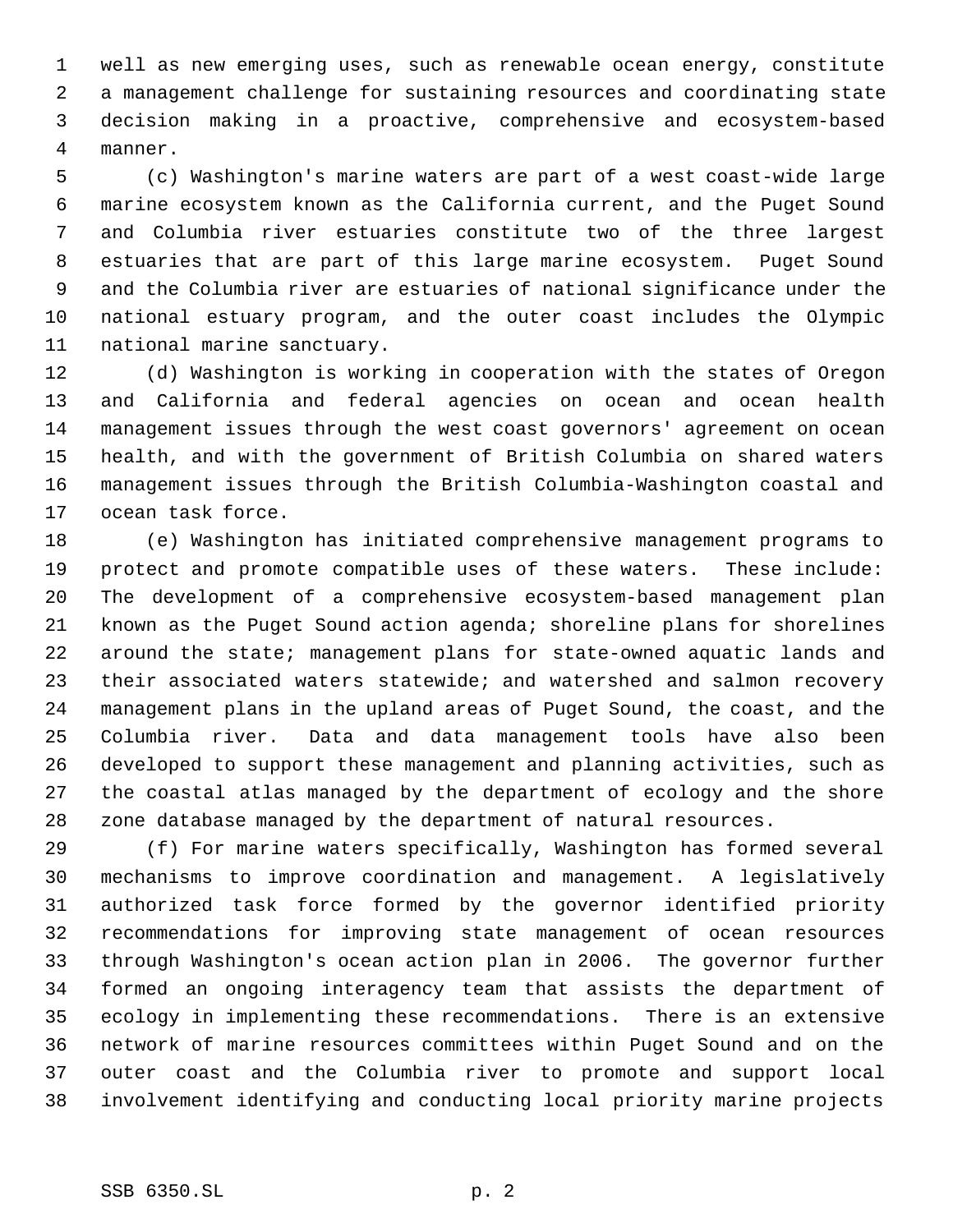and some have been involved in local planning and management. Through the Olympic coast intergovernmental policy council, the state has also formalized its working relationship with coastal tribes and the federal government in the management of the Olympic coast national marine sanctuary.

 (g) Reports by the United States commission on oceans policy, the Pew oceans commission, and the joint oceans commission initiative recommend the adoption of a national ocean policy under which states and coastal communities would have a principal role in developing and implementing ecosystem-based management of marine waters. Acting on these recommendations, the president of the United States recently formed an interagency ocean policy task force charged with developing a national ocean policy and a framework for marine spatial planning that involves all governmental levels, including state, tribal, and local governments. To further develop and implement such a planning framework, it is anticipated that federal cooperation and support will be available to coastal states that are engaged in marine and coastal resource management and planning, including marine spatial planning.

 (2) The purpose of this chapter is to build upon existing statewide Puget Sound, coastal, and Columbia river efforts. When resources become available, the state intends to augment the marine spatial component of existing plans and to improve the coordination among state agencies in the development and implementation of marine management plans.

 (3) It is also the purpose of this chapter to establish policies to guide state agencies and local governments when exercising jurisdiction over proposed uses and activities in these waters. Specifically, in conducting marine spatial planning, and in augmenting existing marine management plans with marine spatial planning components, the state must:

 (a) Continue to recognize the rights of native American tribes regarding marine natural resources;

 (b) Base all planning on best available science. This includes identifying gaps in existing information, recommend a strategy for acquiring science needed to strengthen marine spatial plans, and create a process to adjust plans once additional scientific information is available;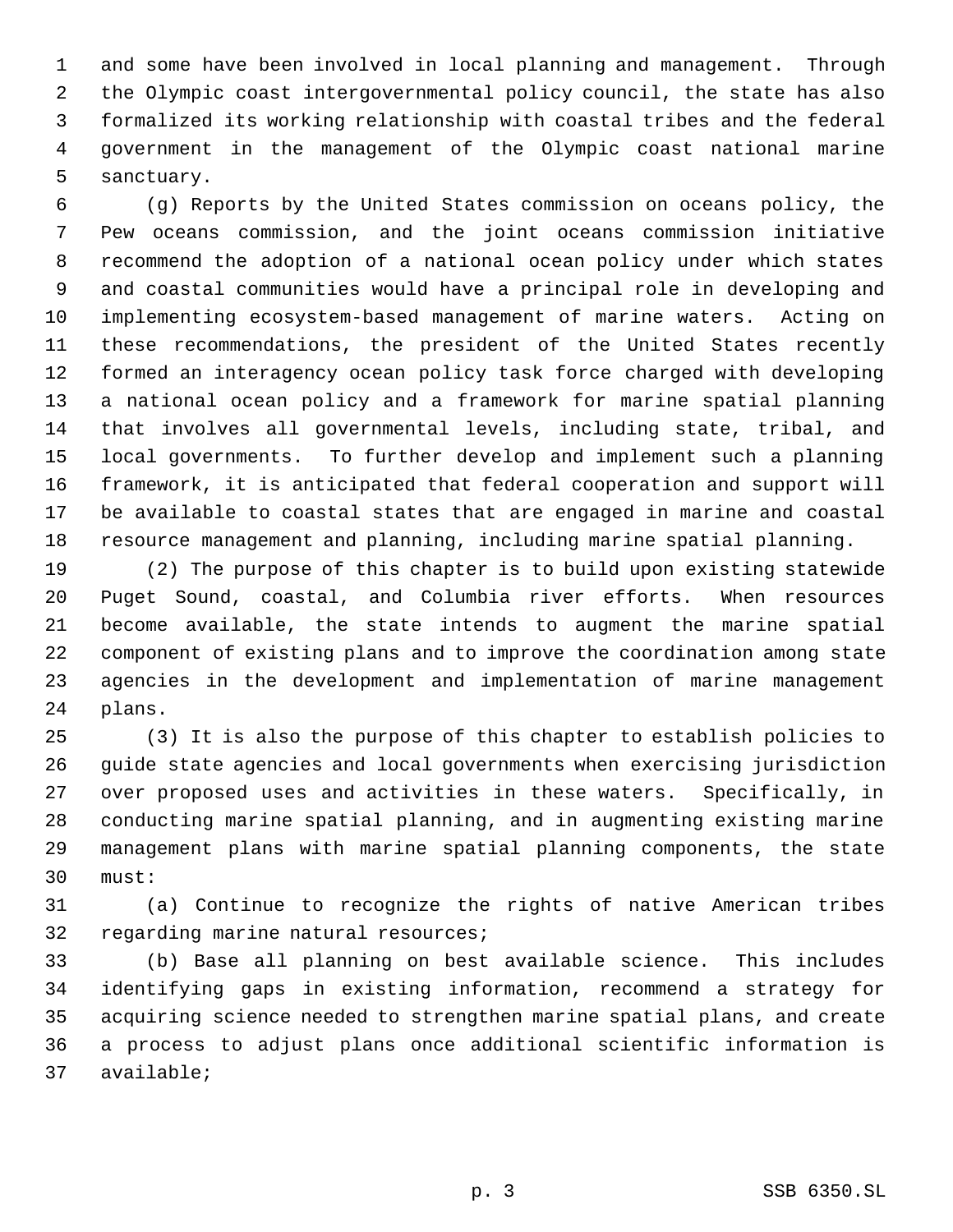(c) Coordinate with all stakeholders, including marine resources committees and nongovernmental organizations, that are significantly involved in the collection of scientific information, ecosystem protection and restoration, or other activities related to marine spatial planning;

 (d) Recognize that marine ecosystems span tribal, state, and international boundaries and that planning has to be coordinated with all entities with jurisdiction or authority in order to be effective;

 (e) Establish or further promote an ecosystem-based management approach including linking marine spatial plans to adjacent nearshore and upland spatial or ecosystem-based plans;

 (f) Ensure that all marine spatial plans are linked to measurable 13 environmental outcomes;

 (g) Establish a performance management system to monitor implementation of any new marine spatial plan;

 (h) Establish an ocean stewardship policy that takes into account 17 the existing natural, social, cultural, historic, and economic uses;

 (i) Recognize that commercial, tribal, and recreational fisheries, and shellfish aquaculture are an integral part of our state's culture 20 and contribute substantial economic benefits;

 (j) Value biodiversity and ecosystem health, and protect special, sensitive, or unique estuarine and marine life and habitats, including important spawning, rearing, and migration areas for finfish, marine mammals, and productive shellfish habitats;

 (k) Integrate this planning with existing plans and ongoing planning in the same marine waters and provide additional mechanisms for improving coordination and aligning management;

 (l) Promote recovery of listed species under state and federal endangered species acts plans pursuant to those plans; and

 (m) Fulfill the state's public trust and tribal treaty trust responsibilities in managing the state's ocean waters in a sustainable manner for current and future generations.

 NEW SECTION. **Sec. 2.** The definitions in this section apply throughout this chapter unless the context clearly requires otherwise. (1) "Aquatic lands" includes all tidelands, shorelands, harbor areas, and the beds of navigable waters, and must be construed to be coextensive with the term "aquatic lands" as defined in RCW 79.105.060.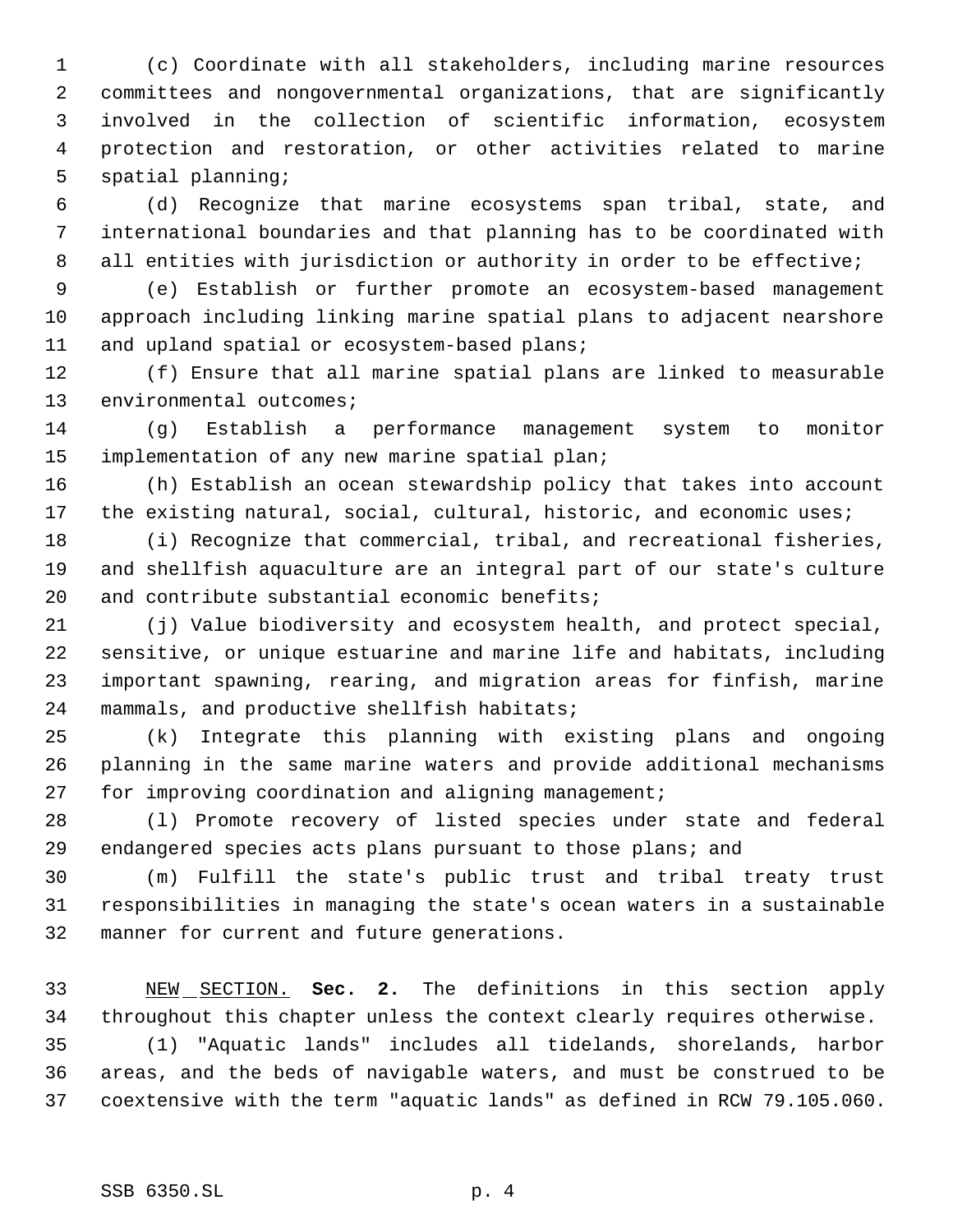(2) "Exclusive economic zone waters" means marine waters from the offshore state boundary to the boundary of the exclusive economic zone, over which the United States government has primary jurisdiction.

 (3) "Marine counties" includes Clallam, Jefferson, Grays Harbor, Wahkiakum, San Juan, Whatcom, Skagit, Island, Snohomish, King, Pierce, Thurston, Mason, Kitsap, and Pacific counties.

 (4) "Marine ecosystem" means the physical, biological, and chemical components and processes and their interactions in marine waters and aquatic lands, including humans.

 (5) "Marine interagency team" or "team" means the marine interagency team created under section 3 of this act.

 (6) "Marine management plan" and "marine waters management plan" means any plan guiding activities on and uses of the state's marine waters, and may include a marine spatial plan or element.

 (7) "Marine resources committees" means those committees organized under RCW 36.125.020 or by counties within the Northwest straits marine conservation initiative.

 (8) "Marine spatial planning" means a public process of analyzing and allocating the spatial and temporal distribution of human activities in marine areas to achieve ecological, economic, and social objectives. Often this type of planning is done to reduce conflicts among uses, to reduce environmental impacts, to facilitate compatible uses, to align management decisions, and to meet other objectives determined by the planning process.

 (9) "Marine waters" means aquatic lands and waters under tidal influence, including saltwaters and estuaries to the ordinary high water mark lying within the boundaries of the state. This definition also includes the portion of the Columbia river bordering Pacific and Wahkiakum counties, Willapa Bay, Grays Harbor, the Strait of Juan de Fuca, and the entire Puget Sound.

 NEW SECTION. **Sec. 3.** (1) The office of the governor shall chair a marine interagency team that is composed of representatives of each of the agencies in the governor's natural resources cabinet with management responsibilities for marine waters, including the independent agencies. A representative from a federal agency with lead responsibility for marine spatial planning must be invited to serve as a liaison to the team to help ensure consistency with federal actions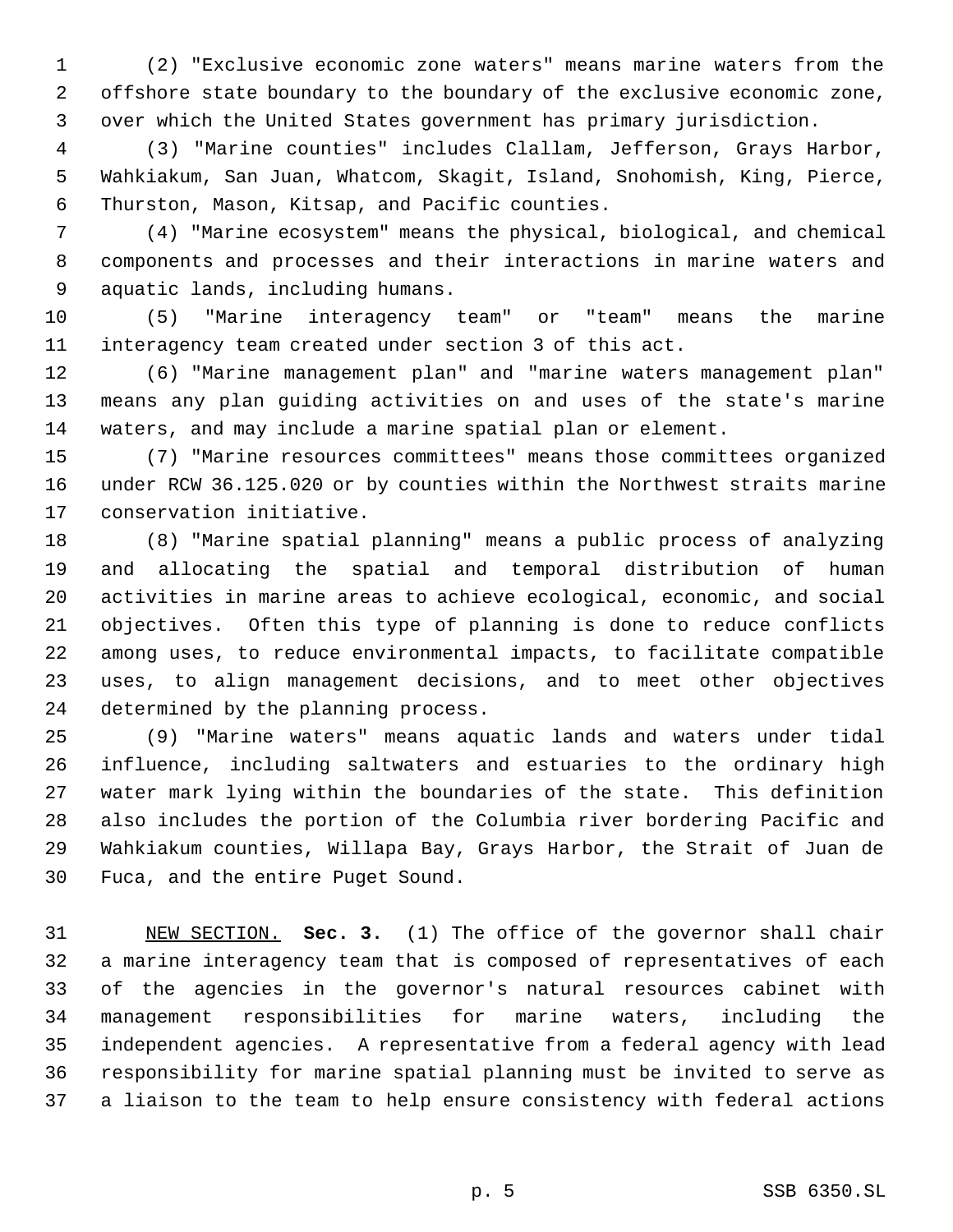and policy. The team must conduct the assessment authorized in section 4 of this act, assist state agencies under section 5 of this act with the review and coordination of such planning with their existing and ongoing planning, and conduct the marine management planning authorized in section 6 of this act.

 (2) The team may not commence any activities authorized under sections 5 and 6 of this act until federal, private, or other nonstate funding is secured specifically for these activities.

 NEW SECTION. **Sec. 4.** (1) The marine interagency team created in section 3 of this act must assess and recommend a framework for conducting marine spatial planning and integrating the planning into existing management plans. The assessment must include, but not be limited to, recommendations for:

 (a) Including a marine spatial component into the Puget Sound action agenda;

 (b) Integrating marine spatial planning into management efforts for 17 the Columbia river estuary, working with the state of Oregon; and

 (c) Developing a marine management plan containing a marine spatial component for the outer coast, to be incorporated within the comprehensive marine management plan authorized under section 6 of this act.

 (2) The assessment authorized under subsection (1) of this section must also:

 (a) Summarize existing goals and objectives for: Plans in Puget Sound, the Columbia river estuary, and the outer coast, including the Puget Sound action agenda; shoreline plans for shorelines around the state; management plans for state-owned aquatic lands and their associated waters statewide; and watershed and salmon recovery management plans;

 (b) Develop recommended goals and objectives for marine spatial planning that integrate with existing policies and regulations, and recommend a schedule to develop marine ecosystem health indicators, considering the views and recommendations of affected stakeholders and governmental agencies;

 (c) Summarize how the existing goals and objectives as well as recommended goals and objectives are consistent or inconsistent with those adopted by other states for the west coast large marine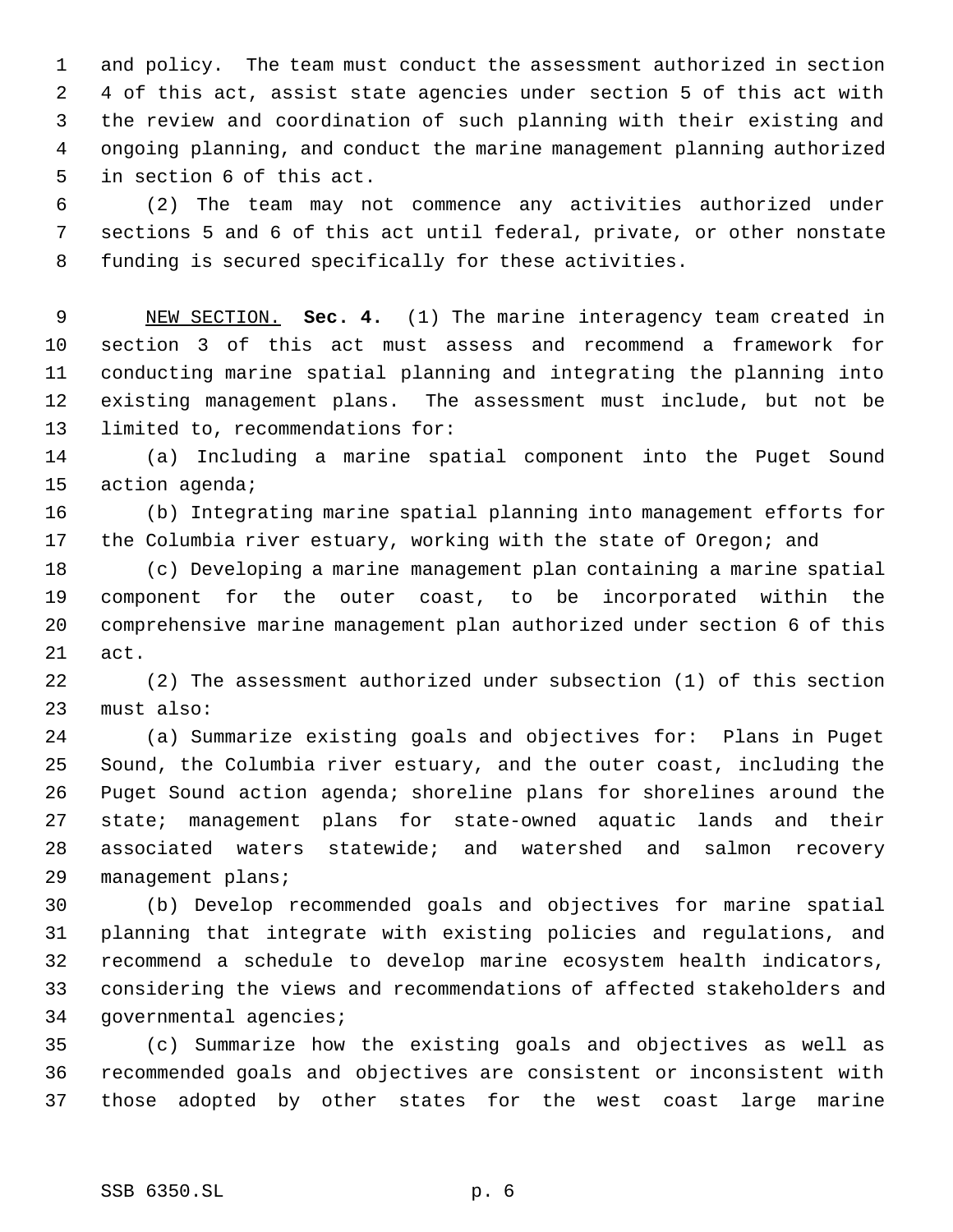ecosystem, and with those goals and objectives articulated in relevant national oceans policies and the national framework for marine spatial planning;

 (d) Identify the existing management activities and spatial data related to these priorities and objectives and the key needs for incorporating marine spatial planning into existing statewide plans; and

 (e) Provide recommendations on achieving a unified approach to database management and delivery that would support marine spatial planning throughout the state.

 (3) The results of this assessment must be provided to the appropriate legislative committees by December 15, 2010.

(4) This section expires June 30, 2011.

 NEW SECTION. **Sec. 5.** (1) Concurrently or prior to the assessment and planning activities provided in sections 4 and 6 of this act, and subject to available federal, private, or other nonstate funding for this purpose, all state agencies with marine waters planning and management responsibilities are authorized to include marine spatial data and marine spatial planning elements into their existing plans and ongoing planning.

 (2) The director of the Puget Sound partnership under the direction of the leadership council created in RCW 90.71.220 must integrate marine spatial information and planning provisions into the action agenda. The information should be used to address gaps or improve the effectiveness of the spatial planning component of the action agenda, such as in addressing potential new uses such as renewable energy projects.

 (3) The governor and the commissioner of public lands, working with appropriate marine management and planning agencies, should work cooperatively with the applicable west coast states, Canadian provinces, and with federal agencies, through existing cooperative entities such as the west coast governor's agreement on ocean health, the coastal and oceans task force, the Pacific coast collaborative, the Puget Sound federal caucus, and the United States and Canada cooperative agreement working group, to explore the benefits of developing joint marine spatial plans or planning frameworks in the shared waters of the Salish Sea, the Columbia river estuary, and in the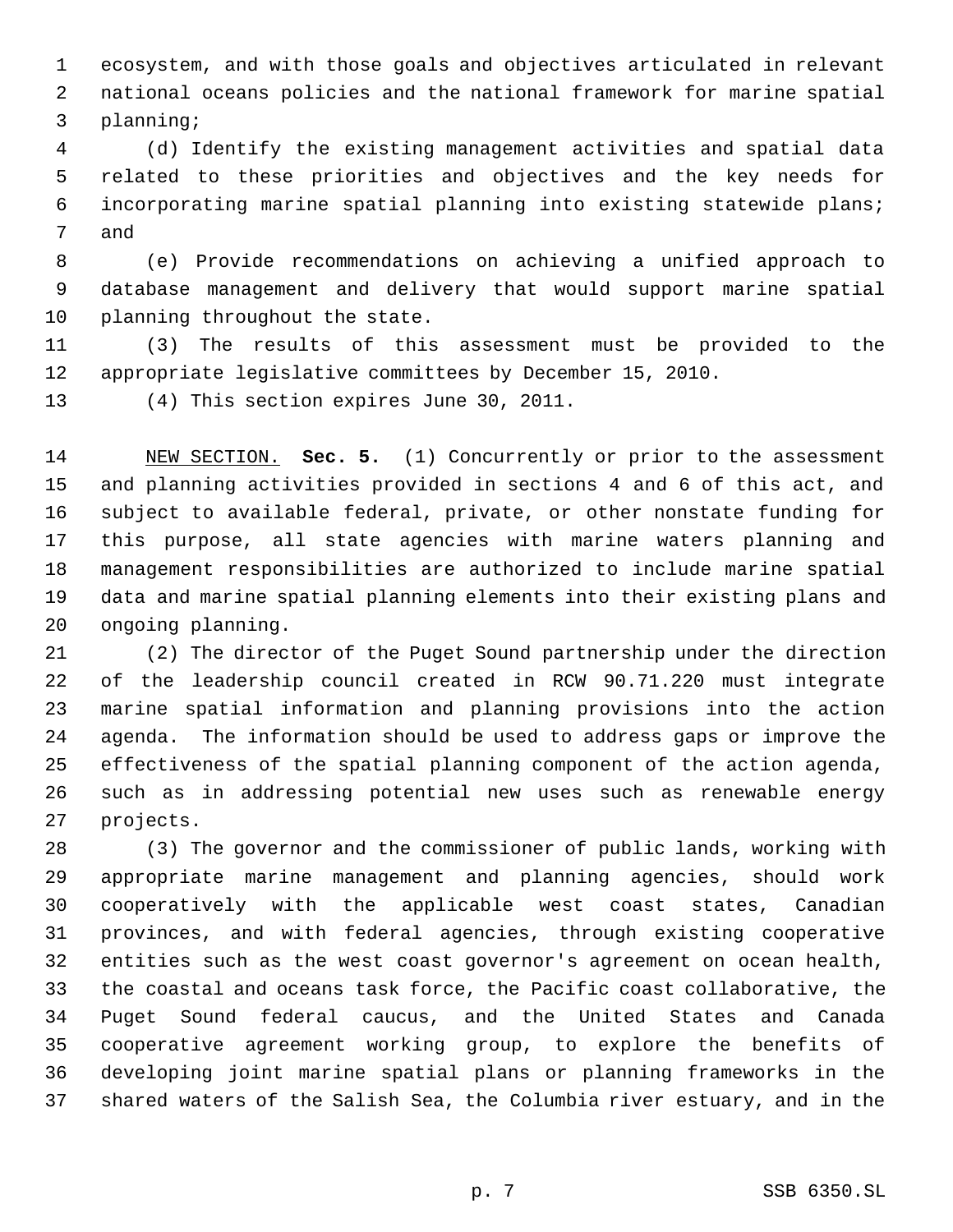exclusive economic zone waters. The governor and commissioner may approve the adoption of shared marine spatial plans or planning frameworks where they determine it would further policies of this chapter and chapter 43.143 RCW.

 (4) On an ongoing basis, the director of the department of ecology shall work with other state agencies with marine management responsibilities, tribal governments, marine resources committees, local and federal agencies, and marine waters stakeholders to compile marine spatial information and to incorporate this information into ongoing plans. This work may be integrated with the comprehensive marine management plan authorized under section 6 of this act when that planning process is initiated.

 (5) All actions taken to implement this section must be consistent with section 8 of this act.

 NEW SECTION. **Sec. 6.** (1) Upon the receipt of federal, private, or other nonstate funding for this purpose, together with any required match of state funding that may be specifically provided for this purpose, the marine interagency team shall coordinate the development of a comprehensive marine management plan for the state's marine waters. The marine management plan must include marine spatial planning, as well as recommendations to the appropriate federal agencies regarding the exclusive economic zone waters. The plan may be developed in geographic segments, and may incorporate or be developed as an element of existing marine plans, such as the Puget Sound action agenda. The chair of the team may designate a state agency with marine management responsibilities to take the lead in developing and recommending to the team particular segments or elements of the comprehensive marine management plan.

 (2) The marine management plan must be developed and implemented in a manner that:

(a) Recognizes and respects existing uses and tribal treaty rights;

 (b) Promotes protection and restoration of ecosystem processes to a level that will enable long-term sustainable production of ecosystem goods and services;

 (c) Addresses potential impacts of climate change and sea level rise upon current and projected marine waters uses and shoreline and coastal impacts;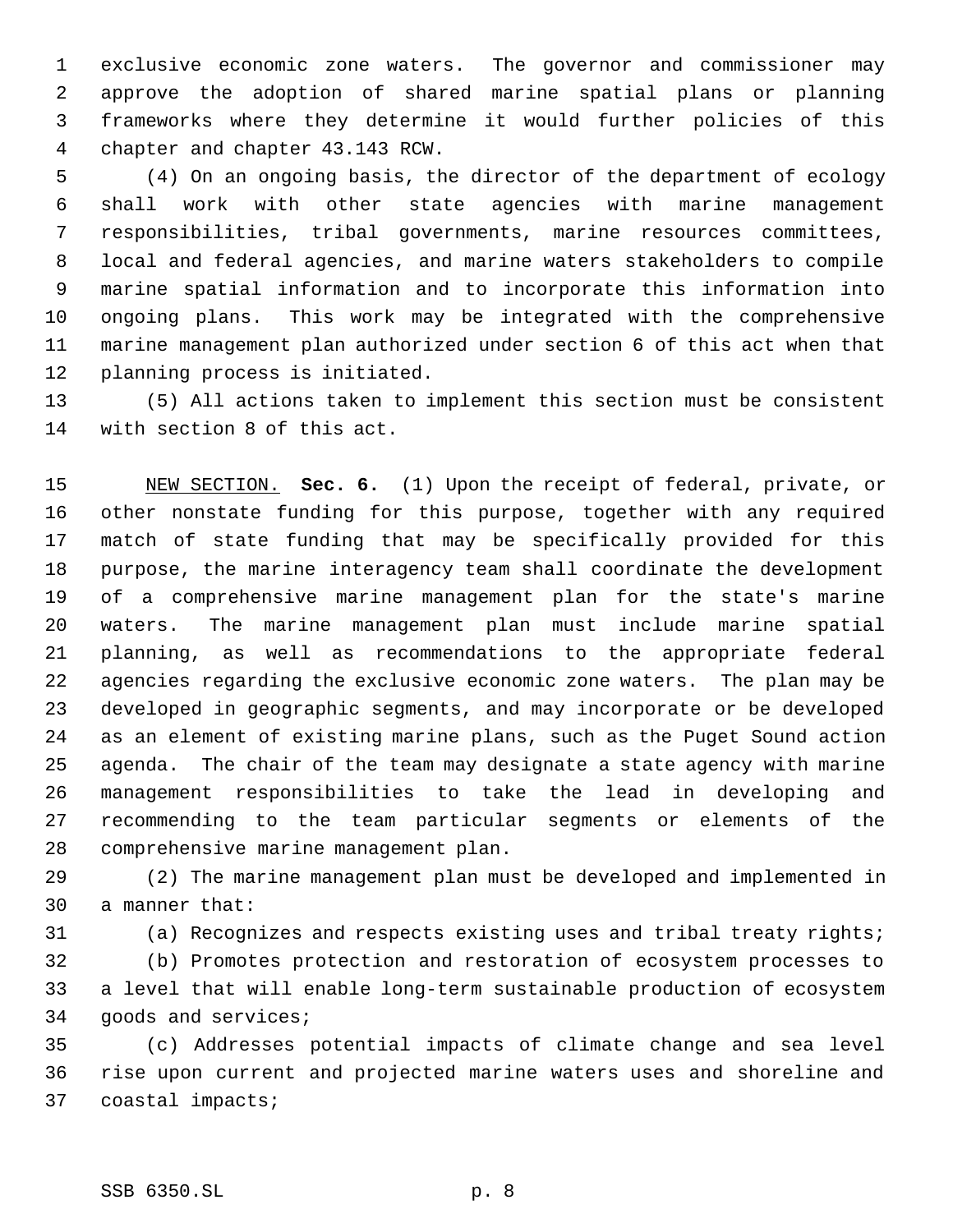(d) Fosters and encourages sustainable uses that provide economic opportunity without significant adverse environmental impacts;

(e) Preserves and enhances public access;

 (f) Protects and encourages working waterfronts and supports the infrastructure necessary to sustain marine industry, commercial shipping, shellfish aquaculture, and other water-dependent uses;

 (g) Fosters public participation in decision making and significant 8 involvement of communities adjacent to the state's marine waters; and

 (h) Integrates existing management plans and authorities and makes recommendations for aligning plans to the extent practicable.

 (3) To ensure the effective stewardship of the state's marine waters held in trust for the benefit of the people, the marine management plan must rely upon existing data and resources, but also identify data gaps and, as possible, procure missing data necessary for planning.

(4) The marine management plan must include but not be limited to:

 (a) An ecosystem assessment that analyzes the health and status of Washington marine waters including key social, economic, and ecological characteristics and incorporates the best available scientific information, including relevant marine data. This assessment should seek to identify key threats to plan goals, analyze risk and management scenarios, and develop key ecosystem indicators. In addition, the plan should incorporate existing adaptive management strategies underway by local, state, or federal entities and provide an adaptive management element to incorporate new information and consider revisions to the plan based upon research, monitoring, and evaluation;

 (b) Using and relying upon existing plans and processes and additional management measures to guide decisions among uses proposed for specific geographic areas of the state's marine and estuarine waters consistent with applicable state laws and programs that control or address developments in the state's marine waters;

 (c) A series of maps that, at a minimum, summarize available data on: The key ecological aspects of the marine ecosystem, including physical and biological characteristics, as well as areas that are environmentally sensitive or contain unique or sensitive species or biological communities that must be conserved and warrant protective measures; human uses of marine waters, particularly areas with high value for fishing, shellfish aquaculture, recreation, and maritime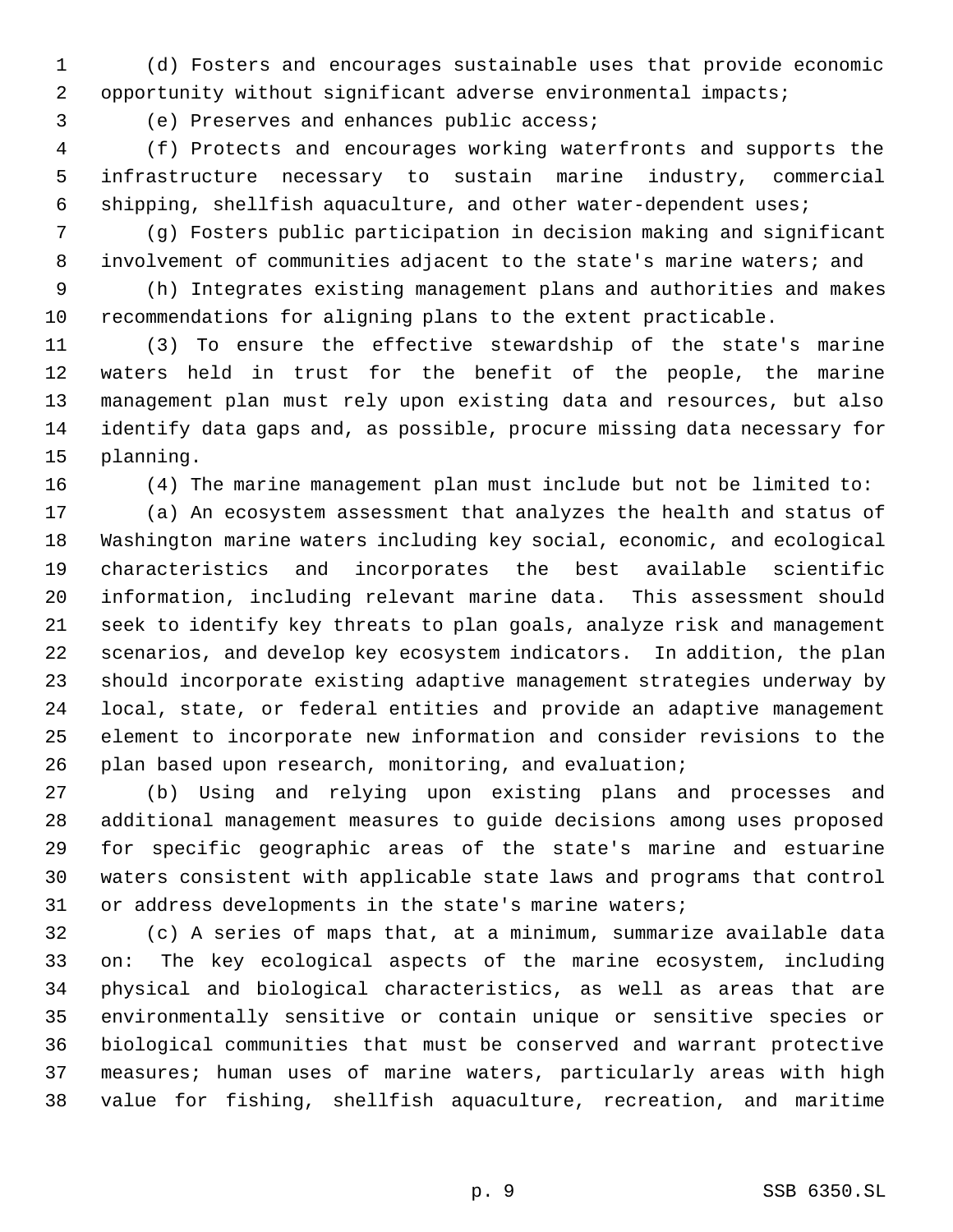commerce; and appropriate locations with high potential for renewable energy production with minimal potential for conflicts with other existing uses or sensitive environments;

 (d) An element that sets forth the state's recommendations to the federal government for use priorities and limitations, siting criteria, and protection of unique and sensitive biota and ocean floor features within the exclusive economic zone waters consistent with the policies and management criteria contained in this chapter and chapter 43.143 RCW;

 (e) An implementation strategy describing how the plan's management measures and other provisions will be considered and implemented through existing state and local authorities; and

 (f) A framework for coordinating state agency and local government review of proposed renewable energy development uses requiring multiple permits and other approvals that provide for the timely review and action upon renewable energy development proposals while ensuring protection of sensitive resources and minimizing impacts to other existing or projected uses in the area.

 (5) If the director of the department of fish and wildlife determines that a fisheries management element is appropriate for inclusion in the marine management plan, this element may include the incorporation of existing management plans and procedures and standards for consideration in adopting and revising fisheries management plans in cooperation with the appropriate federal agencies and tribal governments.

 (6) Any provision of the marine management plan that does not have as its primary purpose the management of commercial or recreational fishing but that has an impact on this fishing must minimize the negative impacts on the fishing. The team must accord substantial weight to recommendations from the director of the department of fish and wildlife for plan revisions to minimize the negative impacts.

 (7) The marine management plan must recognize and value existing uses. All actions taken to implement this section must be consistent with section 8 of this act.

 (8) The marine management plan must identify any provisions of existing management plans that are substantially inconsistent with the plan.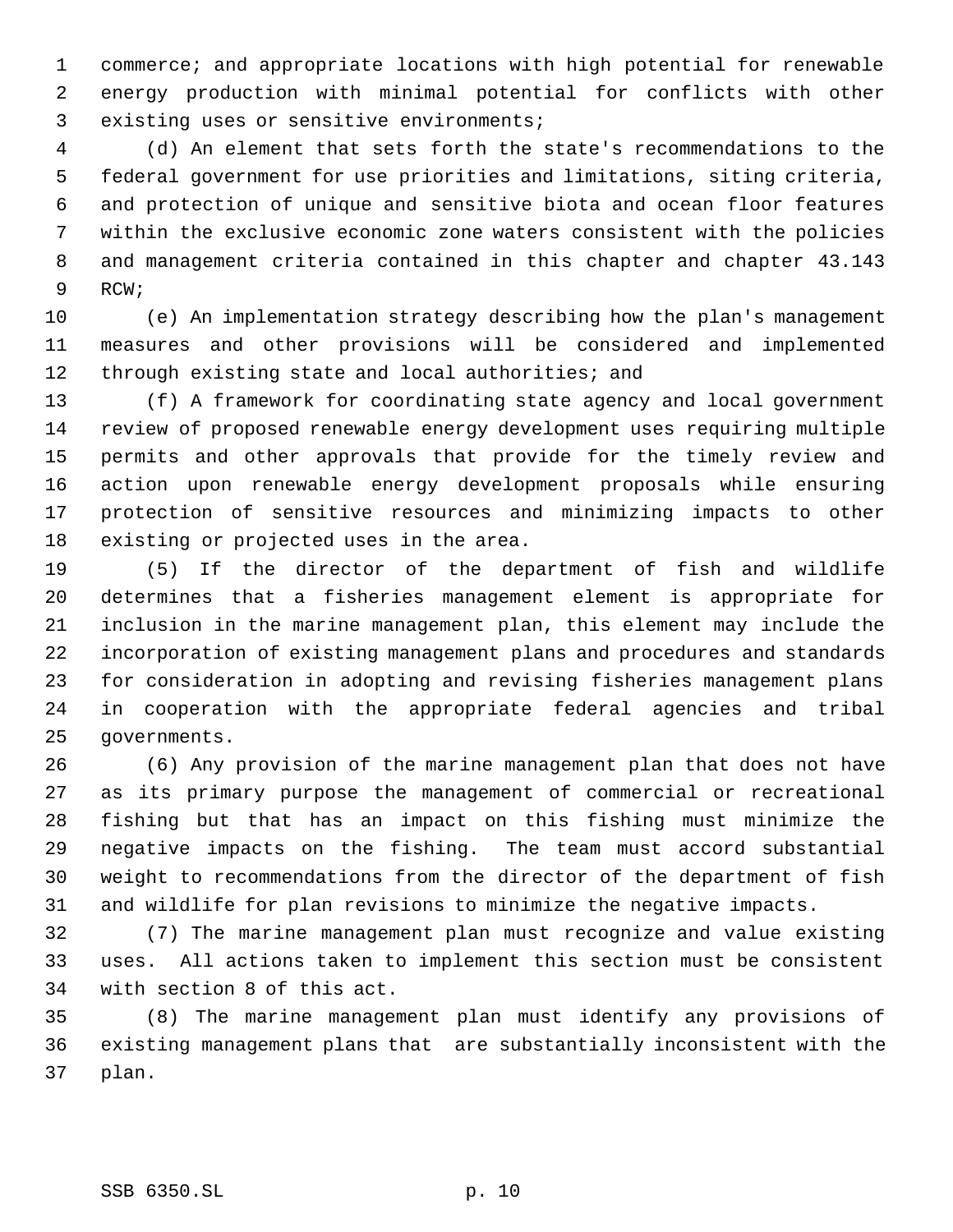(9)(a) In developing the marine management plan, the team shall implement a strong public participation strategy that seeks input from throughout the state and particularly from communities adjacent to marine waters. Public review and comment must be sought and incorporated with regard to planning the scope of work as well as in regard to significant drafts of the plan and plan elements.

 (b) The team must engage tribes and marine resources committees in its activities throughout the planning process. In particular, prior to finalizing the plan, the team must provide each tribe and marine resources committee with a draft of the plan and invite them to review and comment on the plan.

 (10) The team must complete the plan within twenty-four months of the initiation of planning under this section.

 (11) The director of the department of ecology shall submit the completed marine management plan to the appropriate federal agency for its review and approval for incorporation into the state's federally approved coastal zone management program.

 (12) Subsequent to the adoption of the marine management plan, the team may periodically review and adopt revisions to the plan to incorporate new information and to recognize and incorporate provisions in other marine management plans. The team must afford the public an opportunity to review and comment upon significant proposed revisions to the marine management plan.

 NEW SECTION. **Sec. 7.** (1) Upon the adoption of the marine management plan under section 6 of this act, each state agency and local government must make decisions in a manner that ensures consistency with applicable legal authorities and conformance with the applicable provisions of the marine management plan to the greatest extent possible.

 (2) The director of the department of ecology, in coordination with the team, shall periodically review existing management plans maintained by state agencies and local governments that cover the same marine waters as the marine management plan under section 6 of this act, and for any substantial inconsistency with the marine management plan the director shall make recommendations to the agency or to the local government for revisions to eliminate the inconsistency.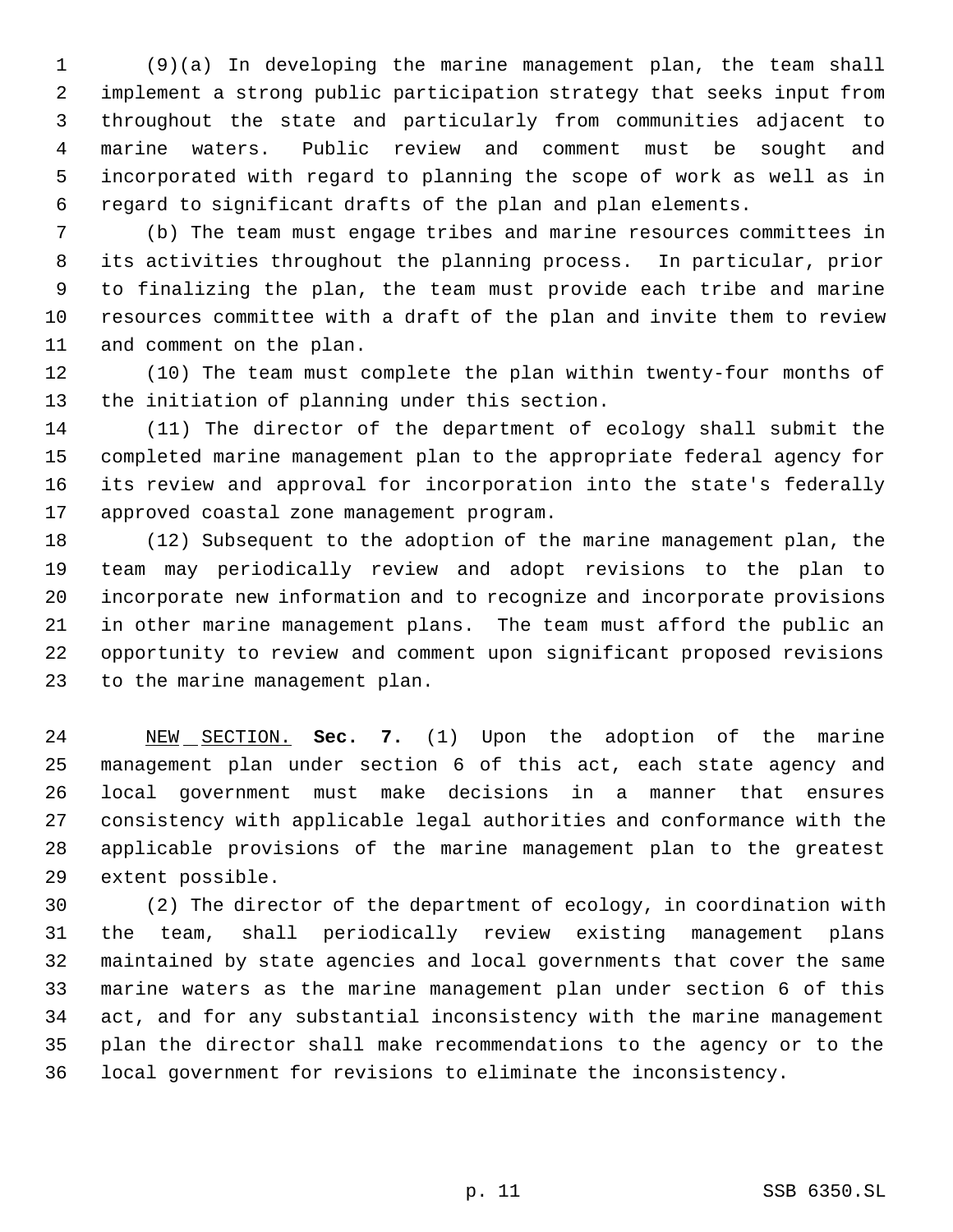(3) Not later than four years following adoption of the marine management plan under section 6 of this act, the department of ecology, in coordination with the team, shall report to the appropriate marine waters committees in the senate and house of representatives describing provisions of existing management plans that are substantially inconsistent with the marine management plan under section 6 of this act, and making recommendations for eliminating the inconsistency.

 (4) All actions taken to implement this section must be consistent with section 8 of this act.

 NEW SECTION. **Sec. 8.** No authority is created under this chapter to affect in any way any project, use, or activity in the state's marine waters existing prior to or during the development and review of the marine management plan. No authority is created under this chapter to supersede the current authority of any state agency or local government.

 NEW SECTION. **Sec. 9.** A new section is added to chapter 43.21F RCW to read as follows:

 (1) In addition to the duties prescribed in RCW 43.21F.045, the department must develop guidance applicable to all state agencies for achieving a unified state position upon matters involving the siting and operation of renewable energy facilities in the state's coastal and estuarine marine waters. The guidance must provide procedures for coordinating the views and responsibilities of any state agency with jurisdiction or expertise over the matter under consideration, which may include federal policy proposals, activities, permits, licenses, or the extension of funding for activities in or affecting the state's marine waters. In developing the guidance, the director must consult with agencies with primary responsibilities for permitting and management of marine waters and bedlands, including the departments of natural resources, ecology, transportation, and fish and wildlife, and the state parks and recreation commission, the Puget Sound partnership, and the energy facility site evaluation council. The director must also consult and incorporate relevant information from the regional activities related to renewable energy siting in marine waters, including those under the west coast governors' agreement on ocean health.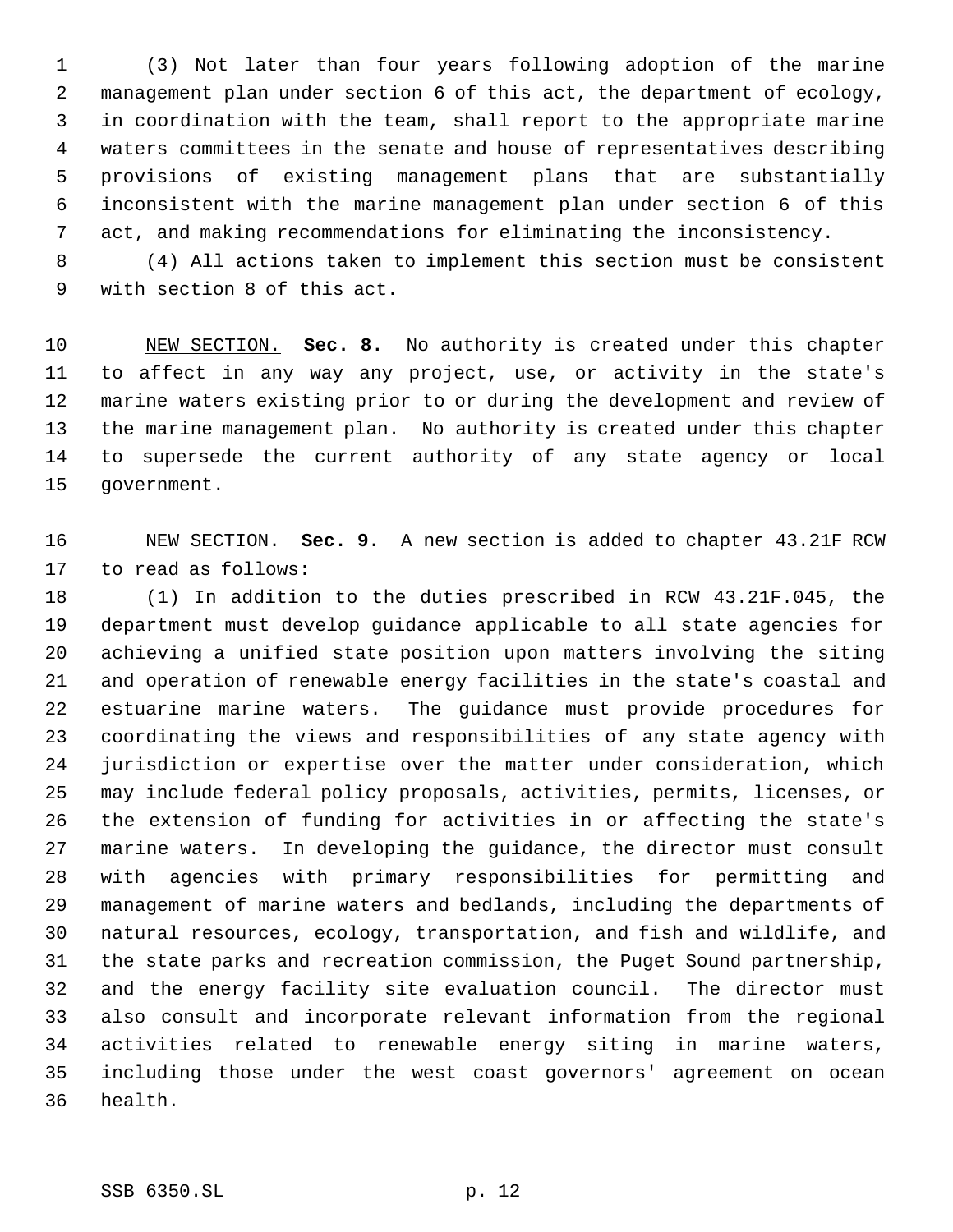(2) The director may not commence development of the guidance until federal, private, or other nonstate funding is secured for this activity. The director must adopt the guidance within one year of securing such funds.

 (3) This section is intended to promote consistency and multiple agency coordination in developing positions and exercising jurisdiction in matters involving the siting and operation of renewable energy facilities and does not diminish or abrogate the authority or jurisdiction of any state agency over such matters established under any other law.

 NEW SECTION. **Sec. 10.** (1) The marine resources stewardship trust account is created in the state treasury. All receipts from income derived from the investment of amounts credited to the account, any grants, gifts, or donations to the state for the purposes of marine management planning, marine spatial planning, data compilation, research, or monitoring, and any appropriations made to the account must be deposited in the account. Moneys in the account may be spent only after appropriation.

 (2) Expenditures from the account may only be used for the purposes of marine management planning, marine spatial planning, research, monitoring, implementation of the marine management plan, and for the restoration or enhancement of marine habitat or resources.

 **Sec. 11.** RCW 43.84.092 and 2009 c 479 s 31, 2009 c 472 s 5, and 2009 c 451 s 8 are each reenacted and amended to read as follows:

 (1) All earnings of investments of surplus balances in the state treasury shall be deposited to the treasury income account, which account is hereby established in the state treasury.

 (2) The treasury income account shall be utilized to pay or receive funds associated with federal programs as required by the federal cash management improvement act of 1990. The treasury income account is subject in all respects to chapter 43.88 RCW, but no appropriation is required for refunds or allocations of interest earnings required by the cash management improvement act. Refunds of interest to the federal treasury required under the cash management improvement act fall under RCW 43.88.180 and shall not require appropriation. The office of financial management shall determine the amounts due to or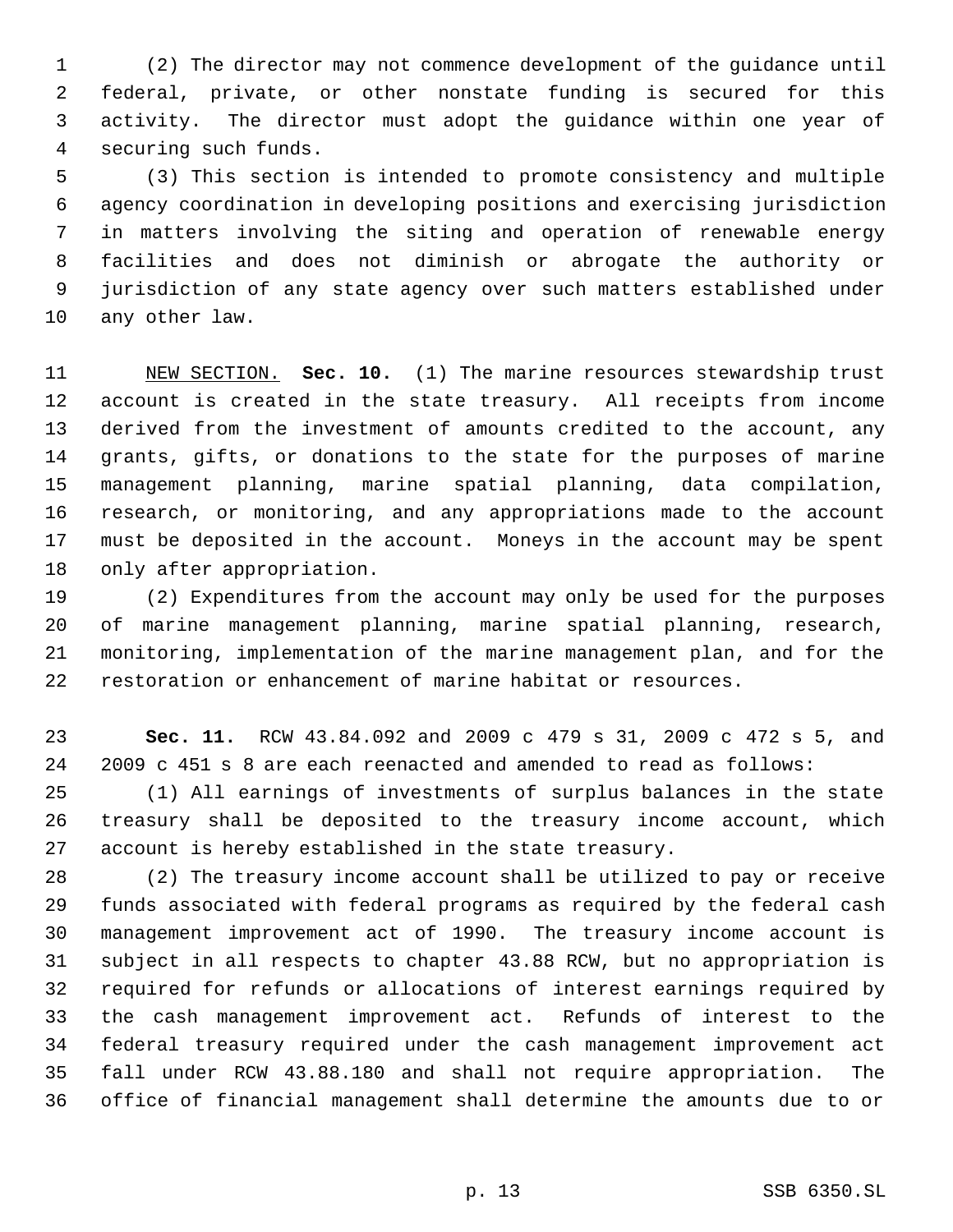from the federal government pursuant to the cash management improvement act. The office of financial management may direct transfers of funds between accounts as deemed necessary to implement the provisions of the cash management improvement act, and this subsection. Refunds or allocations shall occur prior to the distributions of earnings set forth in subsection (4) of this section.

 (3) Except for the provisions of RCW 43.84.160, the treasury income account may be utilized for the payment of purchased banking services on behalf of treasury funds including, but not limited to, depository, safekeeping, and disbursement functions for the state treasury and affected state agencies. The treasury income account is subject in all respects to chapter 43.88 RCW, but no appropriation is required for payments to financial institutions. Payments shall occur prior to distribution of earnings set forth in subsection (4) of this section.

 (4) Monthly, the state treasurer shall distribute the earnings credited to the treasury income account. The state treasurer shall credit the general fund with all the earnings credited to the treasury income account except:

 The following accounts and funds shall receive their proportionate share of earnings based upon each account's and fund's average daily balance for the period: The aeronautics account, the aircraft search and rescue account, the budget stabilization account, the capitol building construction account, the Cedar River channel construction and operation account, the Central Washington University capital projects account, the charitable, educational, penal and reformatory institutions account, the cleanup settlement account, the Columbia river basin water supply development account, the common school construction fund, the county arterial preservation account, the county criminal justice assistance account, the county sales and use tax equalization account, the data processing building construction account, the deferred compensation administrative account, the deferred compensation principal account, the department of licensing services account, the department of retirement systems expense account, the developmental disabilities community trust account, the drinking water assistance account, the drinking water assistance administrative account, the drinking water assistance repayment account, the Eastern Washington University capital projects account, the education construction fund, the education legacy trust account, the election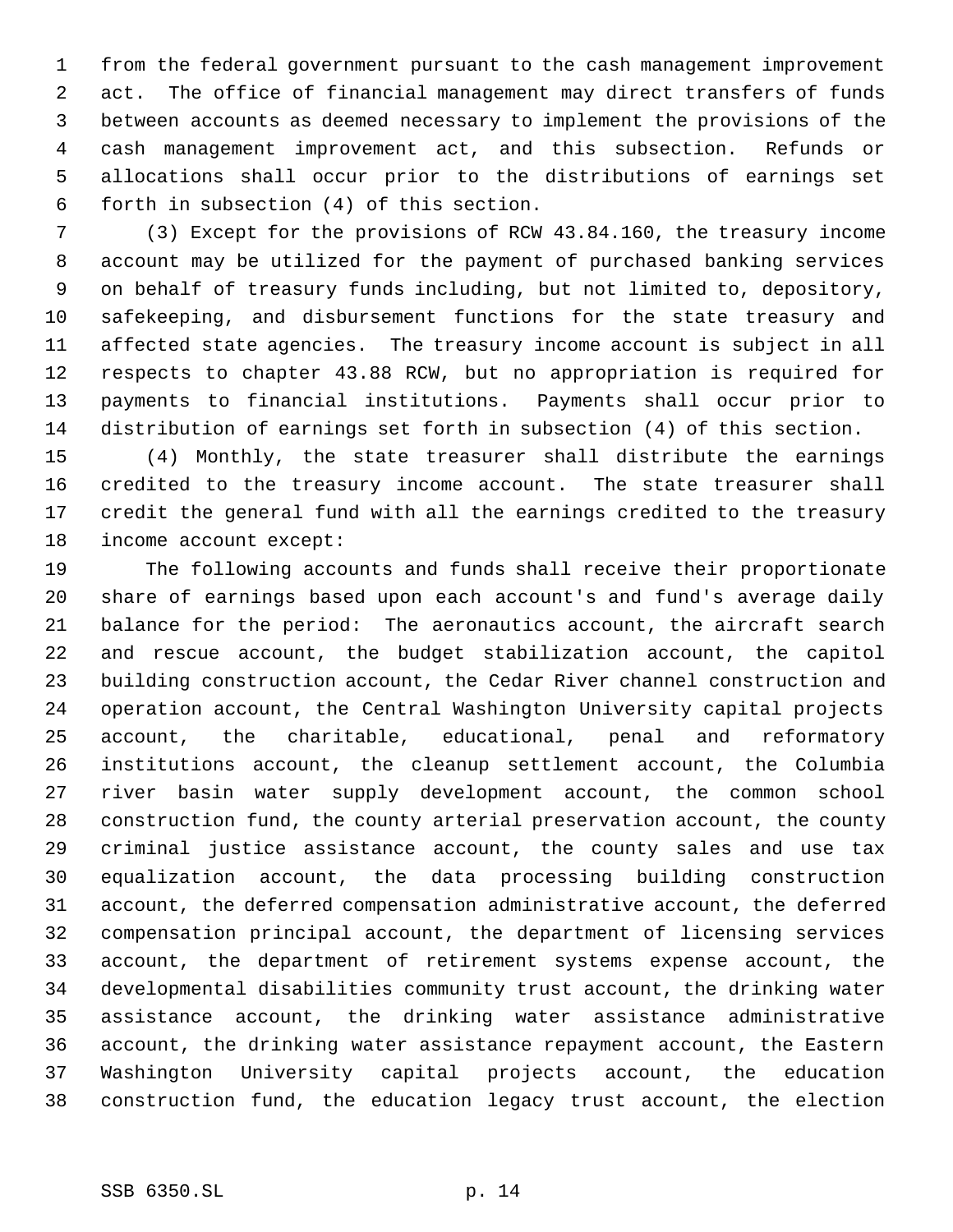account, the energy freedom account, the energy recovery act account, the essential rail assistance account, The Evergreen State College capital projects account, the federal forest revolving account, the ferry bond retirement fund, the freight congestion relief account, the freight mobility investment account, the freight mobility multimodal account, the grade crossing protective fund, the public health services account, the health system capacity account, the personal health services account, the high capacity transportation account, the state higher education construction account, the higher education construction account, the highway bond retirement fund, the highway infrastructure account, the highway safety account, the high occupancy toll lanes operations account, the industrial insurance premium refund account, the judges' retirement account, the judicial retirement administrative account, the judicial retirement principal account, the local leasehold excise tax account, the local real estate excise tax 16 account, the local sales and use tax account, the marine resources 17 stewardship trust account, the medical aid account, the mobile home park relocation fund, the motor vehicle fund, the motorcycle safety education account, the multimodal transportation account, the municipal criminal justice assistance account, the municipal sales and use tax equalization account, the natural resources deposit account, the oyster reserve land account, the pension funding stabilization account, the perpetual surveillance and maintenance account, the public employees' retirement system plan 1 account, the public employees' retirement system combined plan 2 and plan 3 account, the public facilities construction loan revolving account beginning July 1, 2004, the public health supplemental account, the public transportation systems account, the public works assistance account, the Puget Sound capital construction account, the Puget Sound ferry operations account, the Puyallup tribal settlement account, the real estate appraiser commission account, the recreational vehicle account, the regional mobility grant program account, the resource management cost account, the rural arterial trust account, the rural Washington loan fund, the site closure account, the small city pavement and sidewalk account, the special category C account, the special wildlife account, the state employees' insurance account, the state employees' insurance reserve account, the state investment board expense account, the state investment board commingled trust fund accounts, the state patrol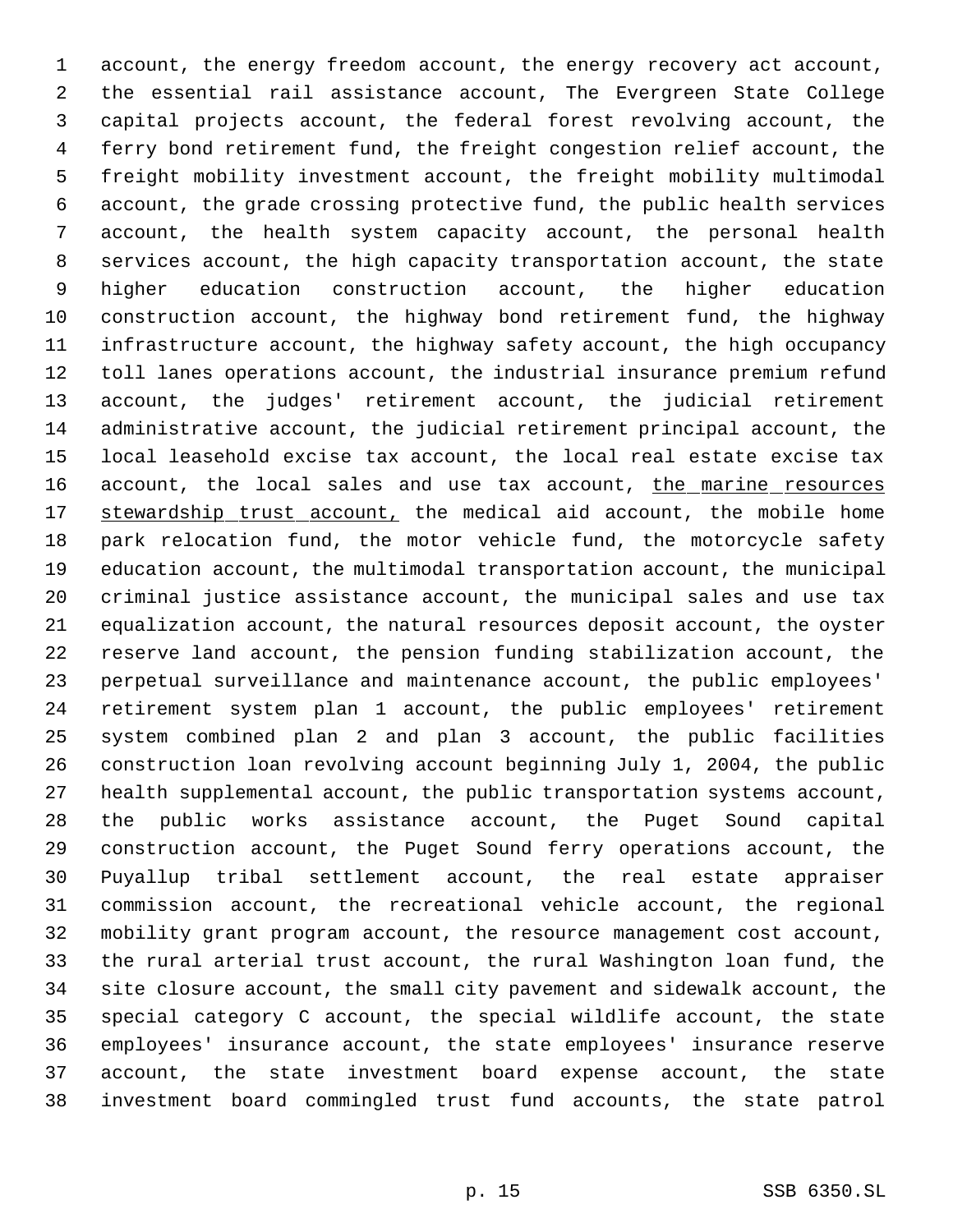highway account, the state route number 520 corridor account, the supplemental pension account, the Tacoma Narrows toll bridge account, the teachers' retirement system plan 1 account, the teachers' retirement system combined plan 2 and plan 3 account, the tobacco prevention and control account, the tobacco settlement account, the transportation 2003 account (nickel account), the transportation equipment fund, the transportation fund, the transportation improvement account, the transportation improvement board bond retirement account, the transportation infrastructure account, the transportation partnership account, the traumatic brain injury account, the tuition recovery trust fund, the University of Washington bond retirement fund, the University of Washington building account, the urban arterial trust account, the volunteer firefighters' and reserve officers' relief and pension principal fund, the volunteer firefighters' and reserve officers' administrative fund, the Washington fruit express account, the Washington judicial retirement system account, the Washington law enforcement officers' and firefighters' system plan 1 retirement account, the Washington law enforcement officers' and firefighters' system plan 2 retirement account, the Washington public safety employees' plan 2 retirement account, the Washington school employees' retirement system combined plan 2 and 3 account, the Washington state health insurance pool account, the Washington state patrol retirement account, the Washington State University building account, the Washington State University bond retirement fund, the water pollution control revolving fund, and the Western Washington University capital projects account. Earnings derived from investing balances of the agricultural permanent fund, the normal school permanent fund, the permanent common school fund, the scientific permanent fund, and the state university permanent fund shall be allocated to their respective beneficiary accounts. All earnings to be distributed under this subsection (4) shall first be reduced by the allocation to the state treasurer's service fund pursuant to RCW 43.08.190.

 (5) In conformance with Article II, section 37 of the state Constitution, no treasury accounts or funds shall be allocated earnings without the specific affirmative directive of this section.